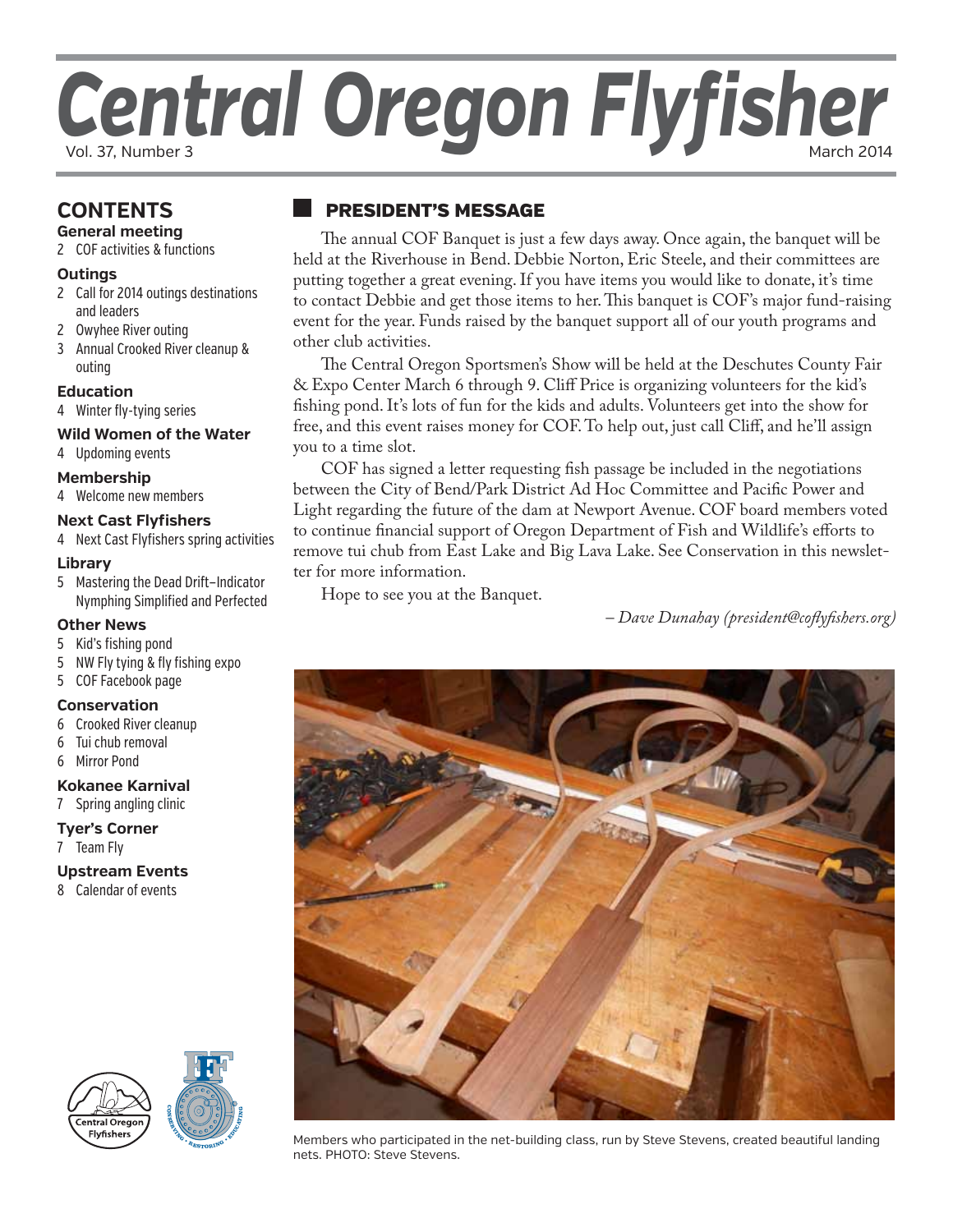## general meeting

Mar 19 | 6:00 P.M. | Bend Senior Center, 1600 S.E. Reed Market Road, Bend

## **COF activities and functions – Where do you fit in?**

The March program will feature a presentation of COF activities and functions to help members gain a better understanding of exactly what COF does. With about 250 members, COF has programs focused on education and conservation, and the club gets involved in numerous projects. Bring a friend. Find out how you can fit in and how you can derive the maximum benefit from your membership.

- Dave Dunahay will discuss the success and continuing efforts of the tui chub removal program at East, Paulina and Big Lava lakes and COF's important role in this program.
- Lee Ann Ross will discuss the Wild Women of the Water program.
- Steve Stevens will talk about educational opportunities.
- Eric Steele will give us an update on COF outings.
- Frank Turek, Kokanee Karnival organizer extraordinaire, will talk about this highly successful, all volunteer-driven, youtheducation program, including its history and classroom and field components. Frank will explain how you can volunteer a small amount of time and make a huge difference in the lives of students who participate in Kokanee Karnival.
- Karen Kreft will provide an overview of the Next Cast Flyfishers youth education program and review current activities,and volunteer opportunities.
- Sherry Steele, President, Oregon Council IFFF, will answer the question "What does the IFFF do for me?"

## **OUTINGS**

#### **Call for 2014 outings destinations and leaders**

What destinations would you like to go to in 2014? If you are interested in leading an outing, no experience necessary, contact me at the monthly meeting, by phone (541-549-2072), or email (outings@coflyfishers.org).

*– Eric Steele, Outings Coordinator*

#### **Owyhee River outing**

March 23–26, Sunday to Wednesday

The Owyhee River downstream from Lake Owyhee Dam is a gem. Think the Crooked River on steroids. Instead of rainbows and whitefish, think browns, big browns. A 15-incher is a small fish. The trip is timed to hopefully coincide with the skwala hatch. If we are lucky, there will be spectacular top water action as the fish smash your skwala pattern. Other than skwalas, use the same flies and rigs you use on the Crooked. Don't forget the small stuff either. Size 18–22 midges work well too. To get a better idea, watch Brian Huskey's video of the Owyhee at: http://vimeo. com/5327229.

It takes about five hours to get to the Owyhee. Travel on Hwy 20 from Bend, via Burns to Vale. Towards the end of town, turn right at the Cenex Gas Station onto Glenn Street. Glenn

| <b>OUTINGS 2014</b> |            |                                                 |                             |  |  |
|---------------------|------------|-------------------------------------------------|-----------------------------|--|--|
| <b>Month</b>        | <b>Day</b> | <b>Destination</b>                              | <b>Leader</b>               |  |  |
| Mar                 | $23 - 26$  | <b>Owhyee River</b>                             | Lee Ann Ross                |  |  |
| May                 | 3 or 10    | Lower Deschutes R.<br>Eric Steele<br>float trip |                             |  |  |
| May                 | TBA        | Davis Lake                                      | Dave Semich                 |  |  |
| Jun                 | 6, 7, 8    | <b>Prineville Reservoir</b>                     | <b>Betsy Brauer Mullong</b> |  |  |
| lun                 | $14-15$    | Wild Women at Hosmer                            | Kari Schoessler             |  |  |
| lun                 | $19 - 25$  | <b>Upper Roque River</b>                        | Eric Steele                 |  |  |
| Jun                 | $20 - 23$  | <b>Blitzen river</b>                            | <b>Richard Yates</b>        |  |  |
| Jun                 | $15 - 18$  | <b>Chewaucan River</b>                          | <b>Rick Sironen</b>         |  |  |
| Jul                 | TBA        | East Lake                                       | Quentin Stanko              |  |  |
| Aug                 | 19         | Aspen Hall - BBQ                                |                             |  |  |
| Sep/Oct             | TBA        | Lower Deschutes River                           | <b>Robert Gentry</b>        |  |  |

Street becomes Lytle Blvd. Go for about 14 miles. Turn right just behind the little store, then take the first left.Turn right on Klamath and then left on Norwood, right on Owyhee Ave and left on Owyhee Lake Road. Sound confusing? Not really; there are a lot of signs to Owhyee State Park. If you make a mistake, any of the roads will get you there. You basically need to go southwest from the store. Check it out on Google maps.

Take Owyhee Lake Road up towards the dam. There is a bridge just below the dam with a sign to the irrigation department. Cross the bridge and you're at a campground with an outhouse. Bring money so we can make a donation to the irrigation department for use of the campground. I think we donated about ten dollars a head per night last year. **There is NO water, no cell service and no other facilities.** You have the choice of

*continued on next page*

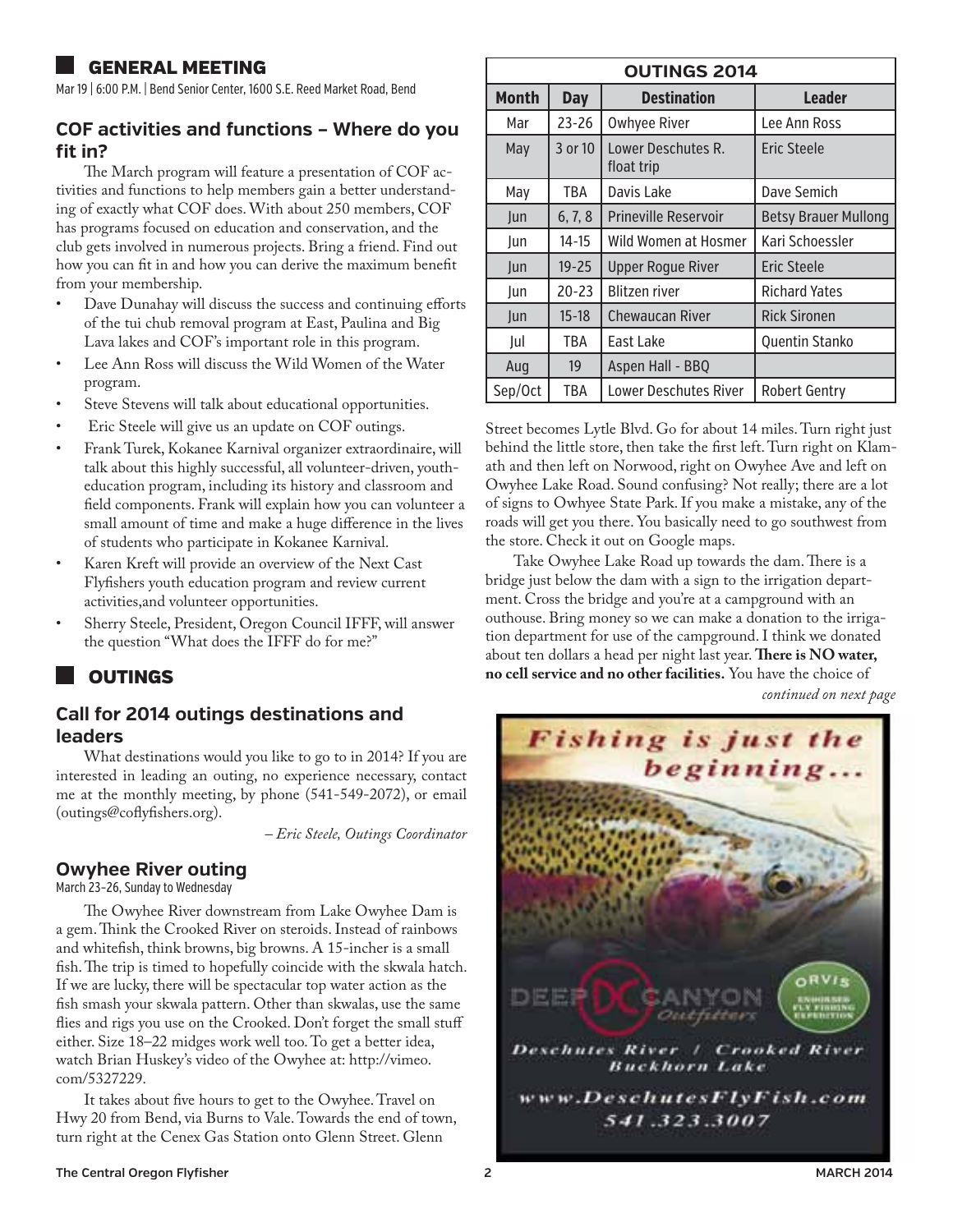camping there, camping along the river, or staying at a motel in Vale or Ontario. Unlike the Crooked, there are no developed campgrounds along the river. You just pull over and set up camp. The 10 miles of fishing below the dam to Snively Hot Springs is the best fishing.

For current information, check out the Dry Fly Innovations blog at: http://www.dryflyinnovations.com/blog. On this site, go back to last March to see how the hatch was a year ago. Their stone flies are killer.

All are welcome on this outing. There is no limit to how many can come, but please let me know if you plan to attend so I can get a rough head count for the campground. If you are pulling a big rig, please park outside of the campground and leave the camping area for tenters and small trailers.

*– Lee Ann Ross, rossleeann@yahoo.com.* 

#### **Annual Crooked River cleanup and outing** Saturday, April 5

Last year's cleanup effort on the 12 miles of river on public land below the Bowman Dam was a big success due to a lot of volunteer effort by more than 20 COF members. Like last year, we'll meet at the Big Bend Campground (the campground just downstream from Bowman Dam) at 9:00 a.m. Around noon, we'll all meet at the campground for lunch. Terri Grimm has volunteered to serve up the lunch this year. In previous years, she has prepared outstanding Dutch oven desserts for the cleanup, so lunch should be really good. After lunch, there will be a club fishing outing on the river. Members will be available to provide instruction on nymphing techniques. New members should check out the Crooked River fishing PowerPoint presentations under "Presentations" on the COF web site (www.coflyfishers.org). The presentations provide a good start for a successful trip to the Crooked. This outing is a good opportunity to volunteer for a club conservation activity, get a free lunch, and catch a few rainbows and whitefish. If you would like to help out, email me (wseitz@ bendbroadband.com ) so we can we can get a head count for lunch.

*– Bill Seitz*

## **EDUCATION**

March is nearly here and that means our high country fishing season is coming soon. It's time to inspect the gear and make sure it's ready for action. If you have been fishing all winter, you still need to take some time and get ready for more trips. Chances are those fly lines haven't been well cleaned in awhile. Cork on the rods needs to be gently washed and reel seats checked for dirt and cleaned. Find the loose guides on your rods and get them re-wrapped.

Waders always seem to need attention. Find those pesky leaks. Fix the straps. Find the gravel guards. Make sure the boots still have their soles attached. Laces still OK ?

Float tubes and pontoon boats, foot fins, oars, and air pumps—be sure these things still hold air.

Clean out the vest. Take out everything and get rid of the twigs and leaves. Make sure the leaders, sun block, floatant, bandages and spare lighter are still in the vest.

Now is the time to do repairs and get everything cleaned up. I have made a promise to myself to be better prepared this year. We'll see how that works out.

Members have completed several educational programs. There are new rods, flies, and soon some new landing nets.

We need your feed back though. What can we do to help make your 2014 fishing year the best ever? Send me an email or talk to me at the next meeting.

*– Steve Stevens (education@coflyfishers.org)*

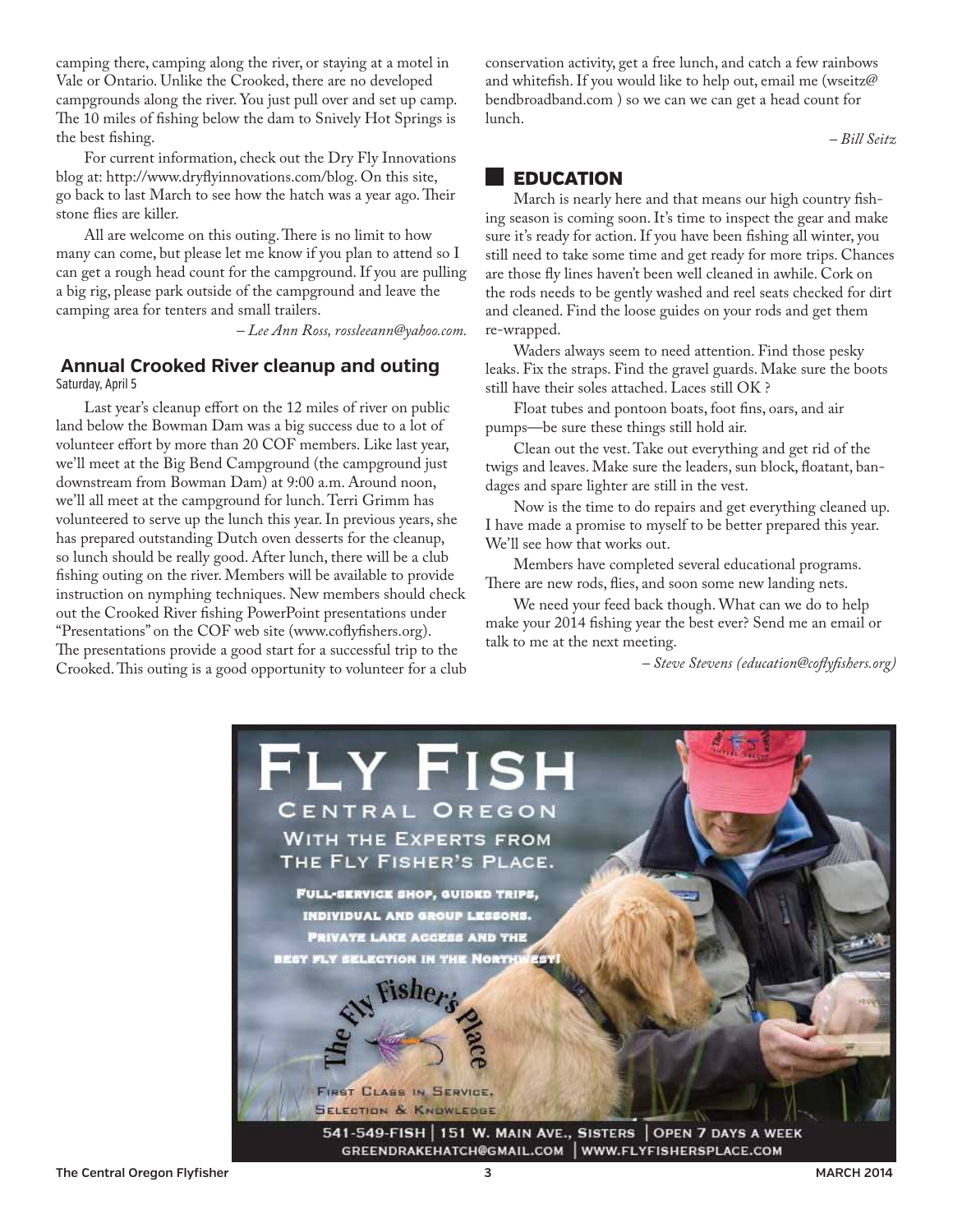## **Winter fly-tying series**

The COF winter fly-tying classes continue every Tuesday evening through March 25. Classes have been well attended, and lots of great flies tied have been tied.

Thanks to our recent instructors who taught fly patterns the last few weeks: Jeff Perin, Jerry Criss, Mike Telford and Wes Wada.

Join us for one or all of the remaining classes. One-on-one instruction is limited. You should have a basic understanding of fly tying.

Meet at the Bend Senior Center at 6:00 p.m. Cost is \$5 per session to offset the room and materials.

*– John Kreft (503-559-3811 or jckreft@gmail.com)*

## wild women of the water

#### **Upcoming events**

The Wild Women are looking forward to the NW Fly Tyer and Fly Fishing Expo in Albany on Sunday, March 9. If you would like to join our day trip and carpool, please send me an email. Expo information available from: www.nwexpo.com.

- Make a pair of earrings with Sherry Steele in April, using fly tying methods. No experience required. Details TBA.
- Stop by Sportsmen's Warehouse on May 1 for ladies night.
- Join the Wild Women at Hosmer Lake on Fathers' Day weekend, June 14 and 15. Details TBA.

*– Kari Schoessler (wildwomen@coflyfishers.org)*

*– Tim Schindele (membership@coflyfishers.org)* 

#### **MEMBERSHIP**

Stayed tuned for information on the membership database that will be available on the COF web site. There will be members-only access to the club roster. The number of active members currently stands at 270.

Dennis Ackerman and Shannon Patterson Welcome New Members

## next cast flyfishers

#### **Next Cast Flyfishers spring activities**

The Next Cast Flyfishers are looking forward to spring activities. We will be back in the classroom at REALMS to teach the basics of knot tying, casting, insect collecting and identification and gear and equipment. Students also tie flies and participate in fishing outings. Last year, we had success fishing on the Crooked River and at Shevlin Park.

The classes offer an opportunity for volunteers to work with students. There are options for indoor and outdoor classes. We would be happy to have you join us!

- The Central Oregon Sportsmen's Show in Redmond, March 6-9, will have a fishing pond loaded with trout for the kids to catch and keep!
- This year the NW Fly Tying and Fly Fishing Expo in Albany has a Family Fun Day scheduled for Sunday, March 9. Kids are welcome all of the days, but there will be special programs on Sunday. We hope to see you there!

Please let me know if you have any questions or need additional information. Karen Kreft (503-409-0148 or nextcast@ coflyfishers.org).

*- Karen Kreft*

#### **LIBRARY**

A friendly reminder from your COF librarian: If you have had a library item checked for over two months, please return it to the library at the next meeting. There are often two or three members who regularly check to see if specific items have been returned. Hal Janssens *Stillwater Secrets* has been in hot demand for the last three months! There is a waiting list for this book. Your help in this matter would be greatly appreciated.

As always, the library is open to all members – so, stop by and browse the new materials and the 250 additional holdings in the COF library.

*John Tackmier, Librarian (541-549-6252)*



**The Central Oregon Flyfisher 4 MARCH 2014**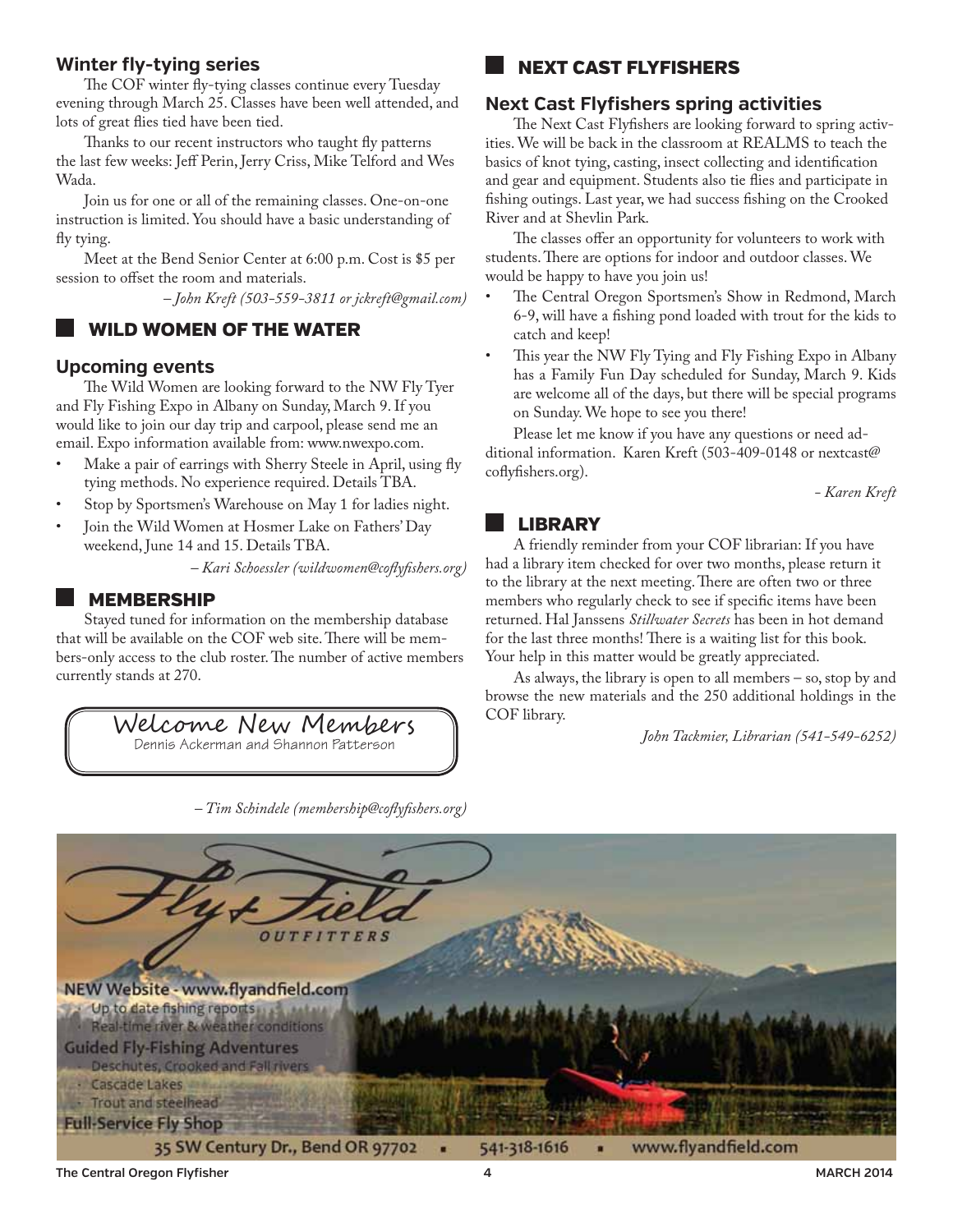## **Mastering the Dead Drift—Indicator Nymphing Simplified and Perfected**



This month's new and featured item is Aaron Jasper's DVD *Mastering the Dead Drift—Indicator Nymphing Simplified and Perfected*. Produced in 2013, this DVD says that, "The rigging itself is at the heart of 'The Dead Drift' technique, and variations on the rig depend on water type, depth, and speed. The flies are of secondary importance. This video will show you the leader needed to indicator nymph. Weight and fly selection will also be covered. This video

also includes the various casting techniques. Last, mending is extremely important in getting a near perfect Dead Drift and is thoroughly covered in this film's technique tutorials. Once you learn the casting and mending techniques you will be exposed to several on stream scenarios in which you will see how all of these components come together. This film is the culmination of over 25 years of on stream research and experience by Aaron Jasper, one of this decade's most published and heralded fly-fishing educators. All of the scenarios were filmed on public water in New York, Pennsylvania, Montana and Oregon."

## **OTHER NEWS**

#### **Kid's fishing pond**

March 6-9 | Deschutes County Fairgrounds | Sportsmen's Show

By now, you probably know that COF volunteers run the kid's fishing pond at the Sportsmen's Show at the Deschutes County fairgrounds every year. This year the show runs from Thursday, March 6 through Sunday, March 9. With a huge THANK YOU to the 40+ COF members who have volunteered already, most of the shifts are covered. BUT WE STILL NEED YOUR HELP.

There are a few good reasons to volunteer for this event. Helping kids 12 and under catch fish—often for the first time is fun and rewarding; our club earns a \$1,200 donation; you get free admission to the Sportsman's Show for the day. If you've worked the pond in the past, you know it's a really good experi-





ence. If you've never participated in this event, give it a try. You'll be glad you did!

Saturday afternoon (12:45 to 4:30 p.m.) and evening (4:15 to 8:00 p.m.) are peak times for the show, and that's where we really need your support. We need at least **three more volunteers** for each shift. We also need one volunteer for each of the evening shifts (3:45 to 8:00 p.m.) on Thursday and Friday, and one more for the morning (9:45 a.m. to 1:00 p.m.) on Sunday.

**If you can help on any shift, please contact Cliff Price (secretary@COFlyfishers.org or 541-410-0670) A.S.A.P.** 

## **Northwest Fly Tying & Fly Fishing Expo**

March 7–9, Linn County Expo Center, Albany, OR

Central Oregon Fly Fishers, United States Service Veterans and their families, Project Healing Waters and members of Boy Scouts of America and Girl Scouts of America are cordially invited to attend The Northwest Fly Tying & Fly Fishing Expo.

The Oregon Council Federation of Fly Fishers (FFF) hosts this event. Sunday is Family Fun Day with partner host Project Healing Waters. Special recognition for combat veterans will be on Sunday, March 9.

On Friday, Saturday and Sunday, four FREE learning stations will be available for kids 18 and under: fly tying, knot tying, fly casting and clay salmon painting. On Sunday, there will also be a new station for family fun day.

There will be a special youth raffle drawing for a fly rod, reel and line on the final day. Each youth who participates in the learning venue will receive one raffle ticket. The winning ticket will be drawn at 3:00 p.m. on Sunday, March 9. You do not need to be present to win. For more information visit: http://www. nwexpo.com. Hope to see you at the Expo,

*– Sherry Steele President, Oregon Council International Federation of Fly Fishers (steelefly@msn.com or 541-549-2072)*

## **COF Facebook page**

Please remember to send any pictures of you fishing, club events, and outings to: Mollyv@uoregon.edu. Help keep the COF Facebook page up to date with activities our club members are involved in! Thank you to everyone who has sent me photos and liked the Facebook page. It's looking great!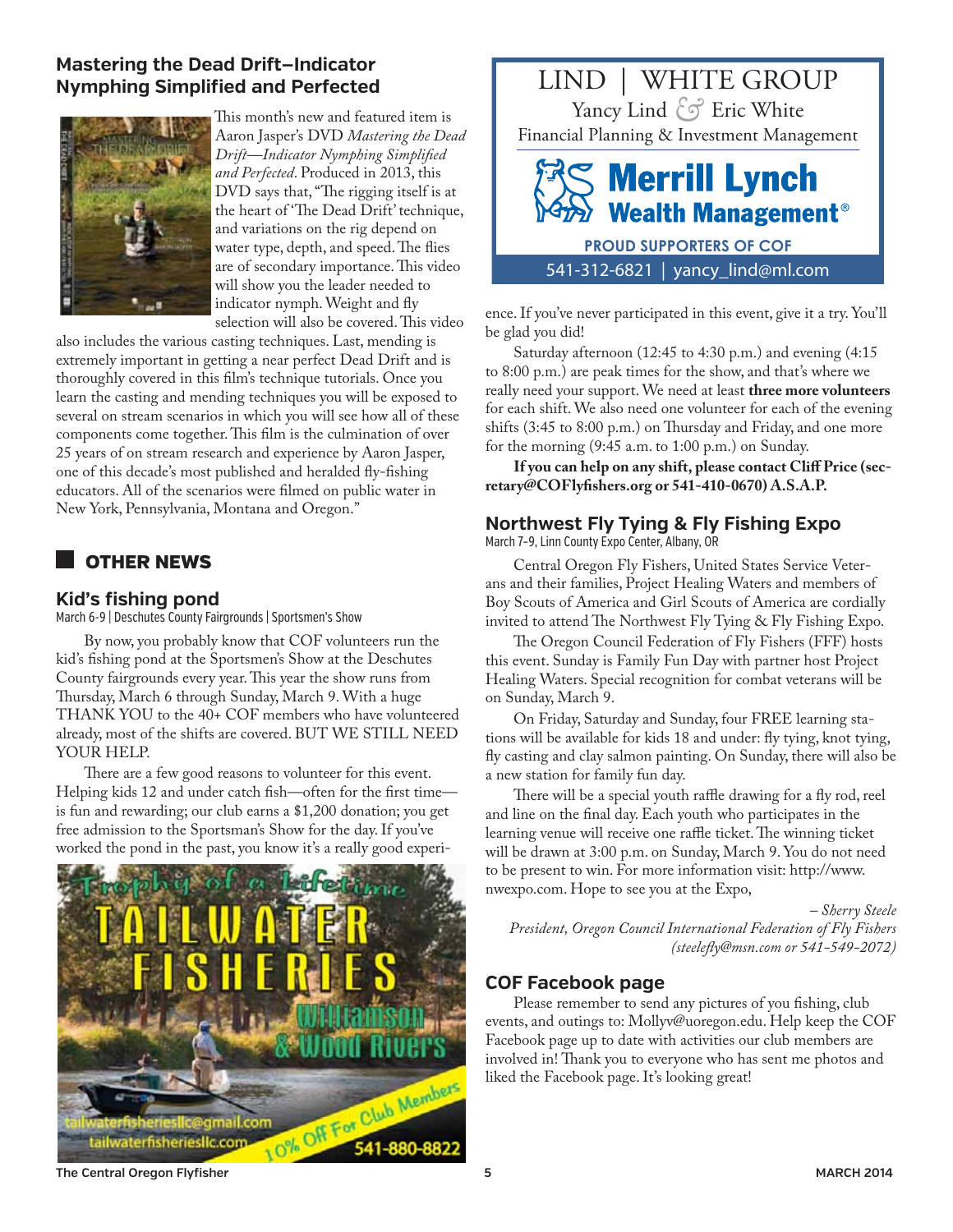## **CONSERVATION**

#### **Crooked River cleanup**

Many things have been happening on the conservation front for COF. After club member requests that we keep the annual Crooked River cleanup on the calendar, Bill Seitz agreed to lead that effort once again. Thanks Bill. See page 3 for details. Other cleanup efforts will be announced soon.

#### **Tui chub removal**

For the past two years, tui chub have been trapped and removed from East, Paulina, and Big Lava lakes by interns from OSU Cascades. The cost of these interns has been shared by ODFW, the resorts, Sunriver Anglers, and COF. COF contributed \$2,000 two years ago to fund this effort at \$1,000/year. Additionally, ODFW has been planting cranebows at Big Lava and Blackwater trout at East and Paulina lakes in the hope that these predatory fish will eat the chub. COF has contributed \$500/year to purchase the eggs that hatch and mature into these fish.

Reports indicate that these efforts have reduced damaging tui chub populations. ODFW has requested another \$1,500 this year to continue these efforts (\$1,000 for interns and \$500 for eggs).

2014 will be the third and final year of netting and removing tui chub and the final \$1,000 for interns. Cranebow and Blackwater plantings will continue. After this year, ODFW will monitor the lakes to determine whether they have reached a state of equilibrium.

Board members will discuss this funding request at the COF board meeting on March 6. If you have an opinion on this topic, please let me know.

#### **Mirror Pond**

Mirror Pond is a controversial issue in Bend. COF is not taking a position on whether the dam should stay or the river should run free, or any of the other considerations surrounding this complex issue. However, COF has asked that fish passage be considered as part of any final outcome.

COF took the lead in writing the letter below that was ultimately endorsed by multiple angler organizations. This letter was sent to Bend City Councilors and presented to the Mirror Pond Ad Hoc Committee. COF will continue to track this issue and represent our interest as anglers.

#### February 10, 2014

To: Mirror Pond Ad Hoc Committee, Bend City Council Re: Mirror Pond Fish Passage

In just a few years the Deschutes River flowing through the City of Bend has transitioned from a log holding pond and irrigation canal to a centerpiece of our identity. Citizens of Bend have become increasingly aware of the value of the Deschutes as it flows through our town. It is widely considered a treasure for residents and tourists alike.

The importance of the river will only increase as additional park facilities, trails, and the white water park are developed in the near future. A beautiful and healthy river is in the interests of all Bend residents.

One aspect of a healthy river is healthy populations of wild, native fish. The outcry over the recent fish kill just upstream from town illustrates the importance of a healthy river to the citizens of Bend. There are many factors that contribute to creating a healthy river and fishery. One of them is the ability for fish to migrate. Trout move many miles as seasonal conditions change and they search for better habitat, spawning grounds, cooler water, more food, protection from predators, and other reasons. The ability to migrate also increases genetic diversity and strengthens the population.

There are three artificial barriers on the Deschutes River between Wickiup Reservoir and Lake Billy Chinook that prevent fish passage. All three are in Bend. Two of the three, the North Canal Dam and the dam at Colorado Avenue, will be modified to allow for fish passage in the near term.

When these modifications are complete, the Pacific Power Dam that creates Mirror Pond will be the sole remaining artificial fish barrier. We understand there are several alternatives under consideration for dam rehabilitation, dam removal, and an alternative Mirror Pond concept. Whatever final alternative is chosen, we know that restored biological health of the river is necessary to support a robust wild, native population of fish. The first step toward this goal is fish passage.

We would like to propose that fish passage be viewed as an opportunity; an opportunity whose time has come, regardless of the final resolution of repairing or removing the Pacific Power Dam. We believe that fish passage should be considered a key goal of current deliberations, development of alternatives, and selection of a preferred alternative.

At the last meeting of the Mirror Pond Ad Hoc committee it was clear that some members of the committee did not want to consider fish passage as part of their deliberations. Fish passage was characterized as a burden that should be avoided. We do not agree with this position. We believe that fish passage should be considered not just because it may be a legal requirement but rather because it is the right thing to do.

A healthy river with a healthy ecosystem that supports fish, and the wildlife that rely on them, should be a core value of the City of Bend. All users, anglers or not, along with the city in general will benefit as the Deschutes River continues its recovery to a healthy river.

Thank you for your consideration.

Dave Dunahay, President, Central Oregon Flyfishers Judith O'Keefe, President, Deschutes Chapter Trout Unlimited Mike Moody, Executive Director, Native Fish Society Bill Kremers, President, Association of NW Steelheaders

*– Yancy Lind (conservation@coflyfishers.org)*





Rod-building class—colorful, creative and fun. PHOTO: Delores Marsh

**The Central Oregon Flyfisher 6 MARCH 2014**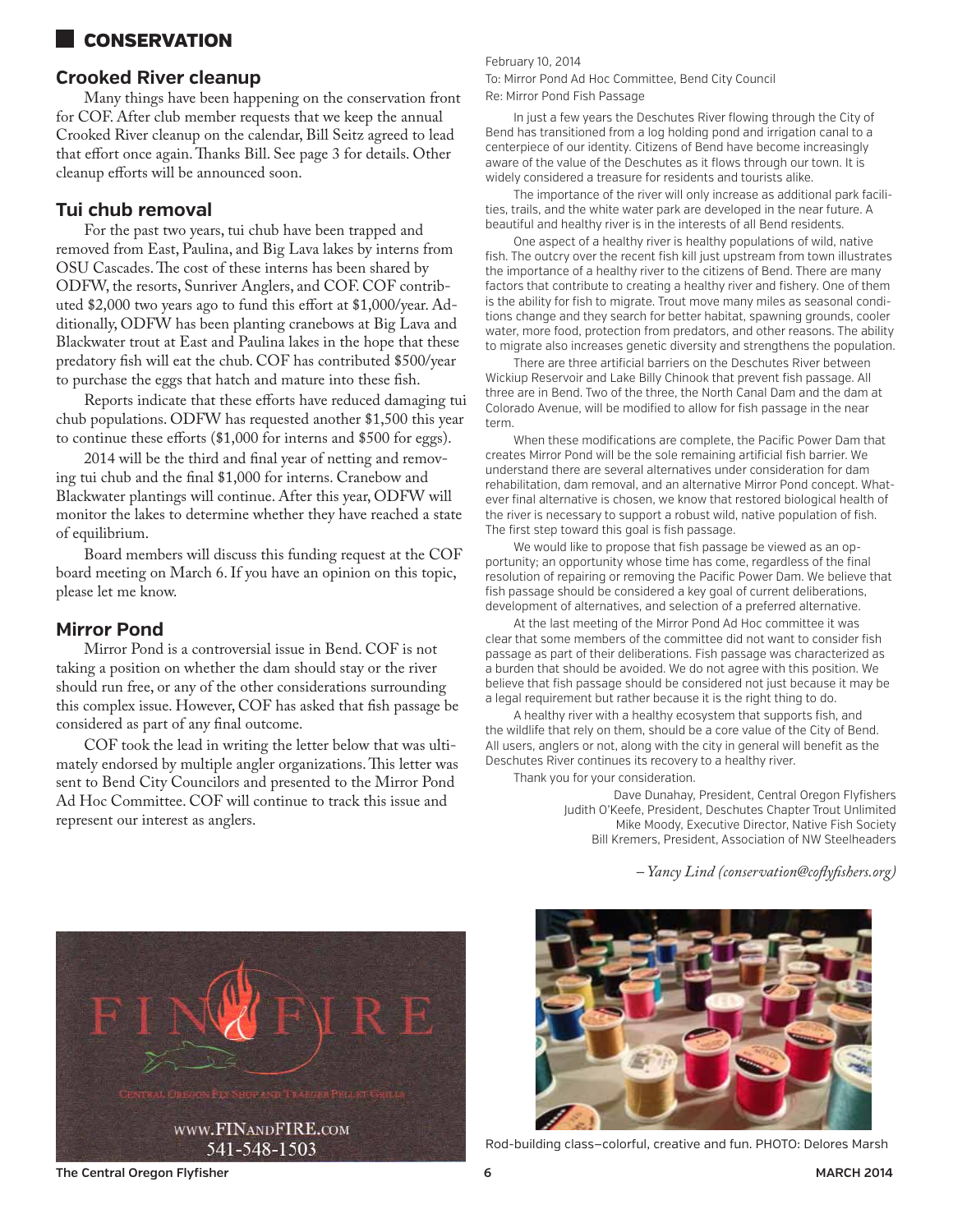

## **Kokanee Karnival Spring Angling Clinic** April 21 through 25 April 28 and 29 **Call for Volunteers**

Kokanee Karnival needs volunteers to help with the 2014 Spring Angling Clinic, held at Shevlin Pond and Aspen Hall in Shevlin Park. I will soon begin to contact members who volunteered for the spring and fall events over the past few years. We need to organize our volunteers to determine if we have sufficient help for each day. Please don't wait until the last minute because that makes scheduling difficult. For members who are new to Kokanee Karnival, you will not be on your own. You will be teamed with a volunteer who has experience.

The Spring Angling clinic will be held on April 21 through April 25 and April 28 and 29. Twelve classes are in the program, and two classes attend each day. There are no classes on Wednesday, April 23. Volunteers arrive at 8:30 a.m. and set up stations. Students arrive between 9:00 and 9:30 a.m. and leave between 1:30 and 2:00 p.m. Volunteers put away equipment and are done by 3:00 p.m.

Morning education activities include:

- Fish Biology/Care of Catch
- **Knot Tying**
- Fishing Tackle/Angling Methods
- Casting/Water Safety

New curriculum sheets for all activities are available, and I will email them to volunteers who request them. You can view the curriculum for the Spring Clinic and all activities at www. KokaneeKarnival.org.

Lunch is provided for all students and volunteers. After lunch, students are divided into small groups. Volunteers lead small groups of students to help them fish for trout. When a student catches a fish, they receive a First Fish Certificate and may take home the cleaned fish.

> *– Frank Turek (541-381-7507 or waldo1ft@msn.com)*

## **TYER'S CORNER**

Here's a fly for the stillwater fly anglers. About a year and half ago, the national championship for the USA Fly Fishing Team was held in central Oregon. The competitors fished lake and river venues. Many club members served as controllers for the competitors. Dave Semich served as a controller for one of the competitors in a lake venue. The competitor did well and gave Dave his flies at the end of the day. The next spring, Dave used one of his flies and had a great day. I tied up some of the pattern and have had continued success with this fly. So, what is it called? Only the competitor knows, and Dave can't remember his name. (Go Seniors!) So, in honor of the competition, we call it the "Team Fly."

I tie the fly on a size 10 hook, but larger or smaller sizes will work depending on the conditions. Tie the fly weighted (15 wraps of 0.015 lead or lead substitute) or unweighted. I fish the fly on a short leader (5 to 6 feet) using a Type 3 or Intermediate Camo line. Also, I will fish it on a floating line with a 9 to 10 foot leader and place a BB size split shot about 4 to 6 inches above the fly to give it a jigging action. Like all leech patterns, this fly works well early and late in the day and after a strong midge hatch. When you tie the fly, keep the tail and body sparse.

*– Bill Seitz*

## **Team Fly**



Hook: standard 3xl nymph hook Bead: 2.4 mm black bead (brass or tungsten) Thread: black 8/0 Tail: black marabou Rib: brassie copper wire Overbody: Pearl Diamond Braid Body: black UV Ice Dub (Keep it sparse.) Collar: fluorescent fire orange thread (8/0)

- 1. Pinch hook barb and place bead on the hook.
- 2. Tie in a sparse tail of black marabou (option: Include 2–4 strands of mirage opal flashabou.)
- 3. Tie in the copper wire rib, then the pearl diamond braid overbody.
- 4. Dub a sparse body of black UV Ice Dub.
- 5. Pull diamond braid over the body and secure behind the bead.
- 6. Rib the wire over the diamond braid and secure behind the bead.
- 7. Tie a hot spot collar and place some glue on the collar.